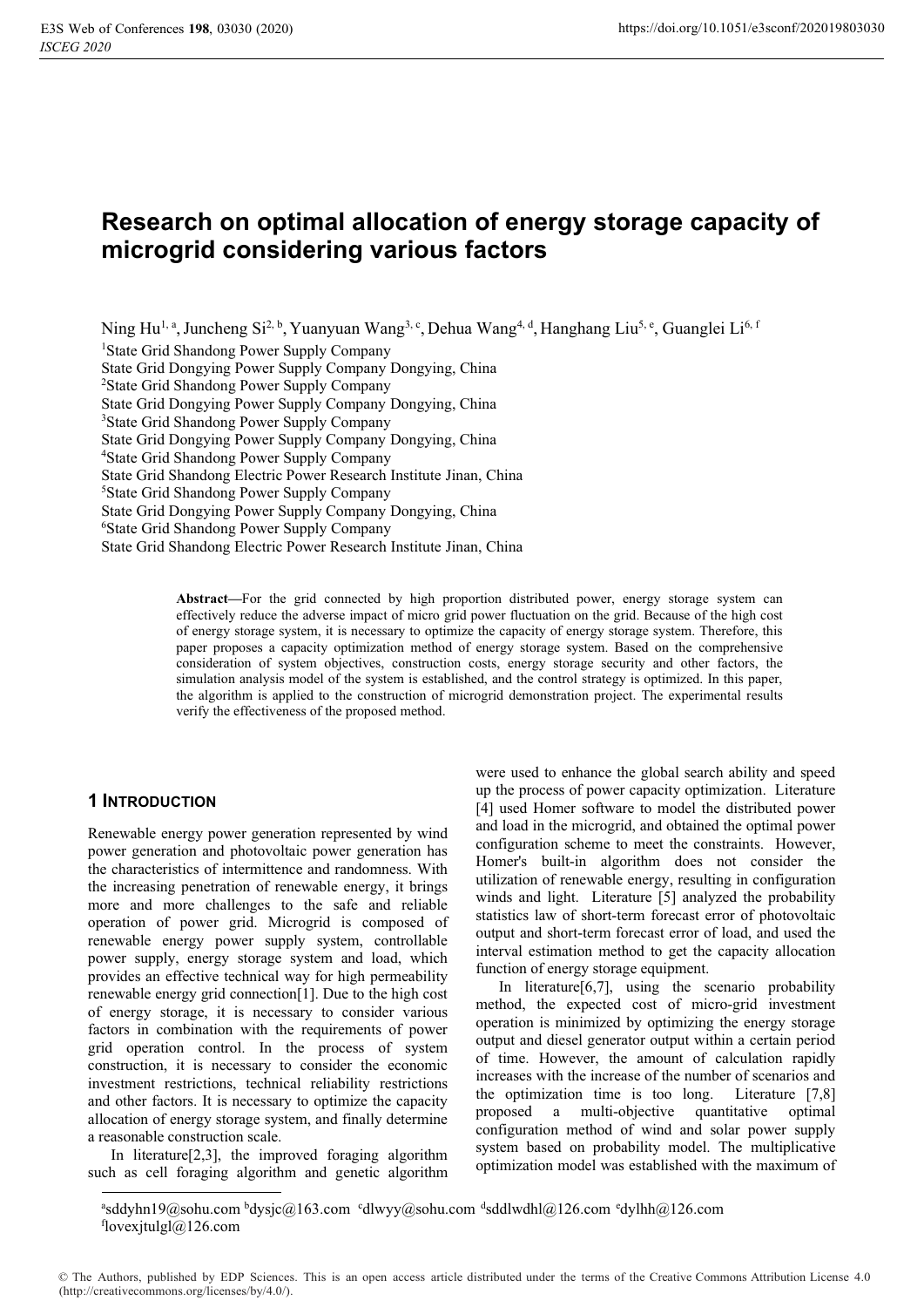power supply, the total investment of power supply system and the minimum voltage over-limit probability as the optimization objective. Monte Carlo method and the upper sub-point method were used to solve the capacityconstrained capacity allocation model [9,10]. The practical examples proved the effectiveness of the method.

As the country's emphasis on renewable energy development and implementation of the renewable energy Law, more and more wind farms in China access to the power system. For wind farms accessed to the big electric network, the scale of wind farms will not be not restricted when installed wind capacity accounted for the proportion of total installed capacity of less than 10%. For the wind farms accesses to the electric distribution network,it is located in the area where have small load and the network structure is weakness that wind speed fluctuation, fault and other disturbance will cause great influence to the wind farm and the reliable operation of the local power grid. In order to be able to make ensure the safe and stable operation of the system,we should do calculation and analysis of stability of the region distribution network which accessed wind power.

Because of the intermittent and random characteristics of wind power, it is difficult to accurately predict the output. Energy storage can calm down wind power output fluctuations and improve power quality. Energy storage systems can reduce abandoned wind. From a technical point of view, energy storage is the powerful means to ensure the consumption of offshore wind power, but currently economics is the main factor restricting the matching of offshore wind power with energy storage.

## **2 CALCULATION MODEL**

## **2.1Charge percentage constraint**

Battery system remaining charge percentage constraint can be expressed as follows.

$$
SOC(t) = \frac{E_{bat}(t)}{N_{bat}E_{bat,max}}
$$
 (1)

$$
SOC_{\min} \leq SOC(t) \leq SOC_{\max} \quad (2)
$$

In the above formula,  $SOC(t)$  is the percentage of remaining battery capacity of the battery system,  $E_{bat}(t)$ is the standard single-battery rated capacity  $(kW + h)$ ,  $SOC<sub>max</sub>$ ,  $SOC<sub>min</sub>$  are the upper and lower limits of the percentage of remaining battery capacity.

## **2.2 Battery float life**

In order to simplify the problem, we consider that the design life of the storage battery system is determined by two factors: the cumulative charge and discharge capacity. The battery float life can be expressed as follows.

$$
L_{\text{bat}} = \min\left(\frac{N_{\text{bat}}Q_{\text{bat}}}{Q_{\text{thpt}}}, L_{\text{bat,f}}\right)
$$
 (3)

$$
Q_{\text{thrpt}} = \sum_{t=1}^{T} P_{\text{bat}\_{\text{c}}}(t)\eta_{\text{c}} + \sum_{t=1}^{T} \frac{P_{\text{bat}\_{\text{d}}}(t)}{\eta_{\text{d}}}
$$
(4)

In the above formula,  $L_{\text{bat,f}}$  is the design life of the battery system (years),  $Q_{\text{thrpt}}$  is the cumulative charge and discharge capacity of the single battery  $(kW \cdot h)$ ,  $L_{\text{bat}}$  is the battery system float life (years), T is the total number of one-year hours, that is 8 760h.

The model assumes that there is an upper limit Q for the cumulative charge and discharge capacity of a single battery. That is, the more charge and discharge capacity, the less remaining charge available, and the closer the battery is to its upper limit of life. It can define a battery wear indicators, Used to indicate the proportion of energy storage batteries consumed over a period of time in the total battery capacity, that is expressed as follows.

$$
\kappa = \max \left\{ \frac{Q_{\text{thrpt}}}{N_{\text{bat}} Q_{\text{bat}}}, \frac{1}{L_{\text{bat,f}}} \right\} \tag{5}
$$

In this paper, the standard rated capacity of  $6kW \cdot h$ , rated power of 1.2kW, the cumulative charge and discharge capacity ceiling  $Q_{\text{bat}}$  is 10196kW  $\cdot$  h, charge and discharge efficiency of 86 %, The maximum discharge depth of 70%, floating life of 20 years, the battery leakage rate of 0.01%.

## **3ECONOMIC OPTIMIZATION MODEL**

#### **3.1The objective function**

Unlike energy storage batteries, fans, photovoltaic panels and diesel generators are replaced at the end of their lives, and the engineering cycle is not necessarily an integral multiple of the design life. Therefore, annual replacement costs need to be taken into account when equipment residuals, fan replacement costs The formula is shown as follows..

$$
C_{\rm RW} = N_{\rm WT} C_{\rm rw} f_{\rm wr} \text{SFF}(r, L_{\rm W}) - S_{\rm w} \text{SFF}(r, L) \tag{6}
$$

Among them, the main parameters are calculated as follows..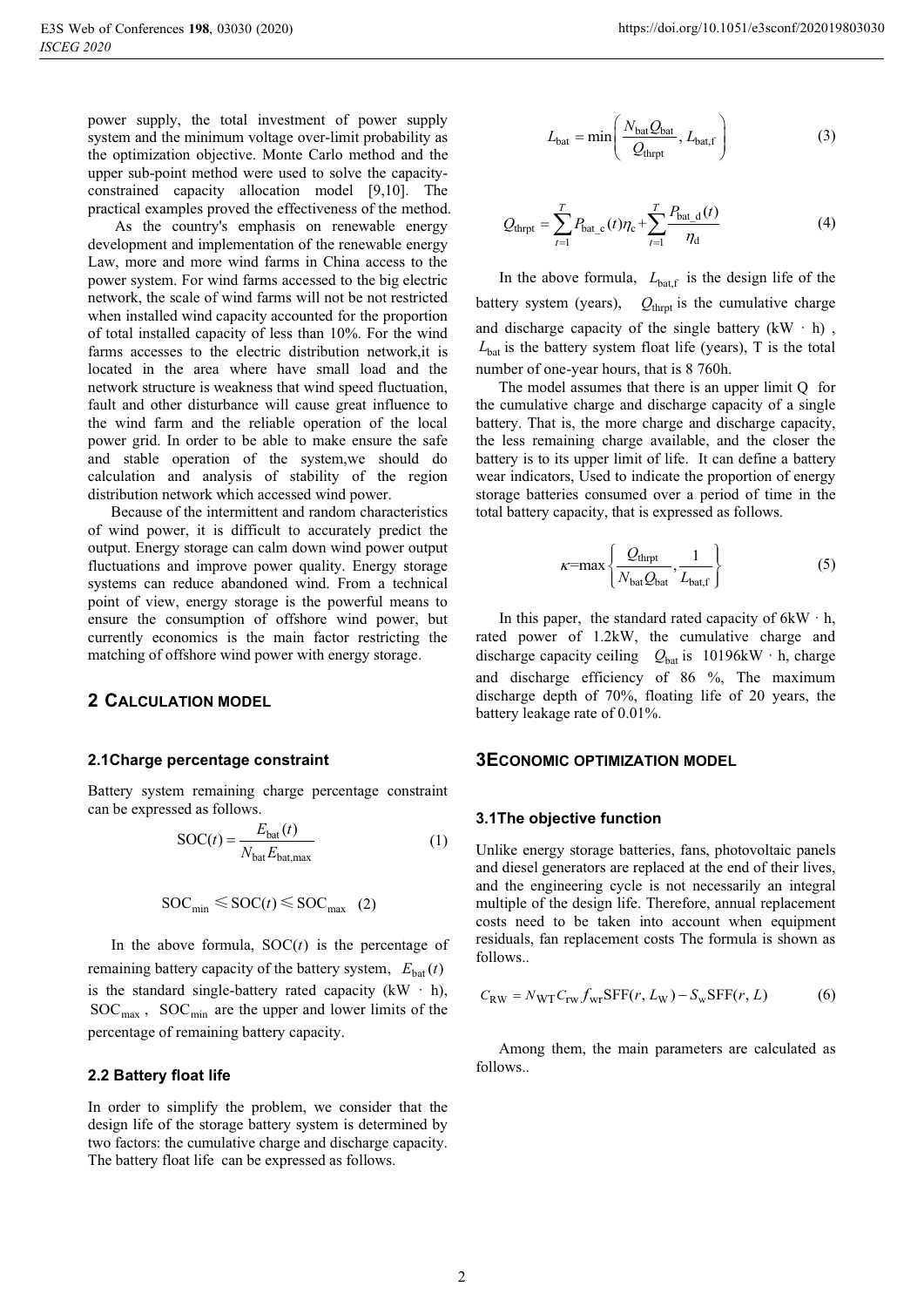$$
f_{\text{wr}} =\begin{cases} \text{CRF}(r, L) / \text{CRF}(r, L_{\text{wrep}}) & L_{\text{wrep}} > 0\\ 0 & L_{\text{wrep}} = 0 \end{cases}
$$
  

$$
L_{\text{wrep}} = L_{\text{W}} \text{INT} \left( \frac{L}{L_{\text{w}}} \right)
$$
  

$$
S_{\text{w}} = N_{\text{WT}} C_{\text{rw}} \frac{L_{\text{wrem}}}{L_{\text{w}}} \qquad L_{\text{wrem}} = L_{\text{w}} - (L - L_{\text{wrep}})
$$
  
(7)

Where,  $CRF(r, L<sub>wren</sub>)$  is the fan replacement cost (Yuan/Taiwan).  $f_{\text{wr}}$  is the design life of the fan (year). Integer INT (x) is the largest integer less than or equal to x, L is the fan design of the project cycle Lifetime and the number of replacements,  $S_w$  is the remnant of the remaining equipment of the fan at the end of the project cycle, L is the remaining life of the fan at the end of the project cycle. Similarly, the annual replacement costs of photovoltaic and diesel generators can be calculated as  $C_{\text{rw}}$ .

When the operation load of the power grid is in the trough stage and the wind power output is large, the superconducting energy storage device can reserve excess electrical energy. In addition, when the power grid is operating during peak periods or when wind power output is low, the energy storage device sends stored electrical energy to the power grid. Energy storage devices can be used not only for peaks and valleys of the power system, but also for their fast response speed, which can play a certain role in eliminating or reducing low frequency oscillations in the power grid, thereby improving the frequency characteristics and voltage stability of the power grid. In addition, the energy storage device can also adjust the power factor, thereby improving the stability of the power system.

## **3.2Constraints**

(1) Proportion of installed capacity of renewable energy

In order to make full use of the island's abundant renewable energy resources and reduce the environmental pollution caused by traditional fuels, the proportion of renewable energy installed capacity f shall not be less than its lower limit f

$$
f_{\text{thr}} = \frac{N_{\text{WT}} P_{\text{WT}} + N_{\text{PV}} P_{\text{STC}}}{L_{\text{max}}} \ge f_{\text{thr,min}}
$$
(8)

In the formula,  $f_{\text{thr}}$  is the proportion of renewable energy installed capacity,  $f_{thr,min}$  is the proportion of the minimum installed capacity of renewable energy, and  $L_{\text{max}}$  is the annual peak load (kW).

(2) power supply reliability rate constraints

In some extreme cases, the sum of distributed power outputs can not meet the load requirements, but it is required to cut the load partially. However, it is required that the total annual load shedding can not exceed the LPSP Upper limit value  $f_{LPSP}$  *for The smaller the upper* limit, the higher the system reliability requirements.

$$
\sum_{t=1}^{T} P_{\text{loss}}(t) \leq f_{\text{LPSP}} \sum_{t=1}^{T} \text{load}(t) \tag{9}
$$

### **4 EXAMPLE ANALYSIS**

The data of wind speed, light intensity, temperature and load of the region in 2011 are shown in Figure 1. Consider five kinds of distributed power combination scheme of scenery storage, scenery firewood, light storage firewood, wind firewood and scenery firewood, apply Matlab and call the MILP solution function in CPLEX to solve the optimal capacity configuration results of the five solutions separately. Table 1 shows several types of distributed power cost data.

TABLE I. OPTIMAL CONFIGURATION PARAMETERS OF ENERGY STORAGE SYSTEM

| <b>Energy</b><br>storage<br>type        | Working<br>frequency<br>band/<br>mHz | Rated<br>power/<br>kw | Rated<br>capacity/<br>kWh | State of<br>charge/<br>$\frac{0}{0}$ |
|-----------------------------------------|--------------------------------------|-----------------------|---------------------------|--------------------------------------|
| lithium<br>battery                      | $0.03 - 1.68$                        | 316.45                | 108.25                    | 56.26%                               |
| Super<br>capacitor<br>energy<br>storage | 1.68-17.76                           | 946.28                | 425.16                    | 84.36%                               |

The installed capacity of renewable energy exceeds the peak value of load in all of the five configurations. This is because the fluctuation of scenery output is larger and the probability of full power generation is smaller. If the capacity of renewable energy is configured according to the load peak, it is often difficult to meet the load Electricity demand.



Figure 1. Microgrid annual load curve

It is necessary to build the microgrid to improve the utilization of electricity. It can transform renewable resources into electrical energy and store it in batteries. There will be peak and trough periods in the process of user power consumption. Microgrid can be used to more reasonably and scientifically adjust the order of power supply. From the changing trend of microgrid operation, it can be found that the system's economic benefits can be brought into full play during the actual operation of the microgrid. In the state where the distribution network is